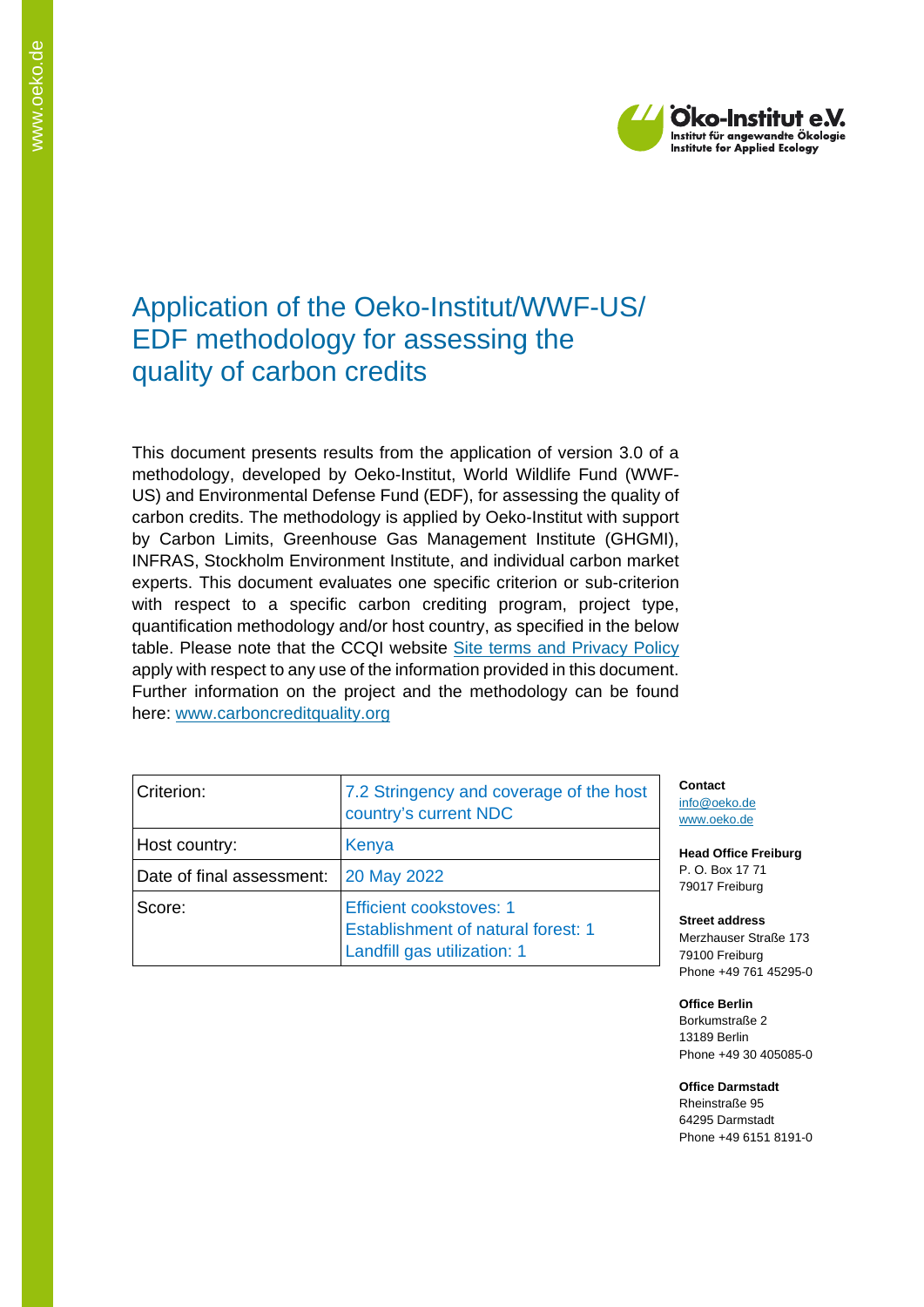# **Assessment**

#### **Relevant scoring methodology provisions**

The scoring approach assesses the stringency and coverage of the host country's current NDC. The scoring consists of several steps. First, it is determined whether the emission reductions or removals of the project or project type are covered by the host country's NDC. If this is the case, the second step is to assess the extent to which the NDC target deviates from the level of emissions that would most likely occur in the target year or period with current policies. The third step is optional and includes an evaluation of the likelihood that the emission reductions from the project or project activity are visible in the GHG emissions reported by the country to track progress towards its NDC. Finally, it is assessed if any reversals are likely to be accounted and compensated for by the host country. See more details on the scoring approach in the methodology.

#### **Information sources considered**

- 1. Kenya's first updated NDC which has been communicated to the UNFCCC secretariat on 28 December 2020 [\(https://www4.unfccc.int/sites/ndcstaging/PublishedDocuments/Kenya%20First/Kenya's%2](https://www4.unfccc.int/sites/ndcstaging/PublishedDocuments/Kenya%20First/Kenya) [0First%20%20NDC%20\(updated%20version\).pdf\)](https://www4.unfccc.int/sites/ndcstaging/PublishedDocuments/Kenya%20First/Kenya)
- 2. Climate Action Tracker assessment for the NDC of Kenya

<https://climateactiontracker.org/countries/kenya/>

### **Assessment outcome**

The host country is assigned the following scores for the respective project types:

- Efficient cookstoves: 1
- Establishment of natural forest: 1
- Landfill gas utilization: 1

### **Justification of assessment**

This evaluation includes steps 1, 2 and 4 of the methodology, noting that step 3 is optional. The methodology is applied at the level of project types (efficient cookstoves, establishment of natural forest and landfill gas utilization), and not at the level of individual projects.

#### *Step 1*

The first updated NDC of Kenya covers  $CO<sub>2</sub>$ , CH<sub>4</sub> and N<sub>2</sub>O and is economy-wide (Source 1). The NDC is thus covers all three project types (efficient cookstoves, establishment of natural forests and landfill gas utilization).